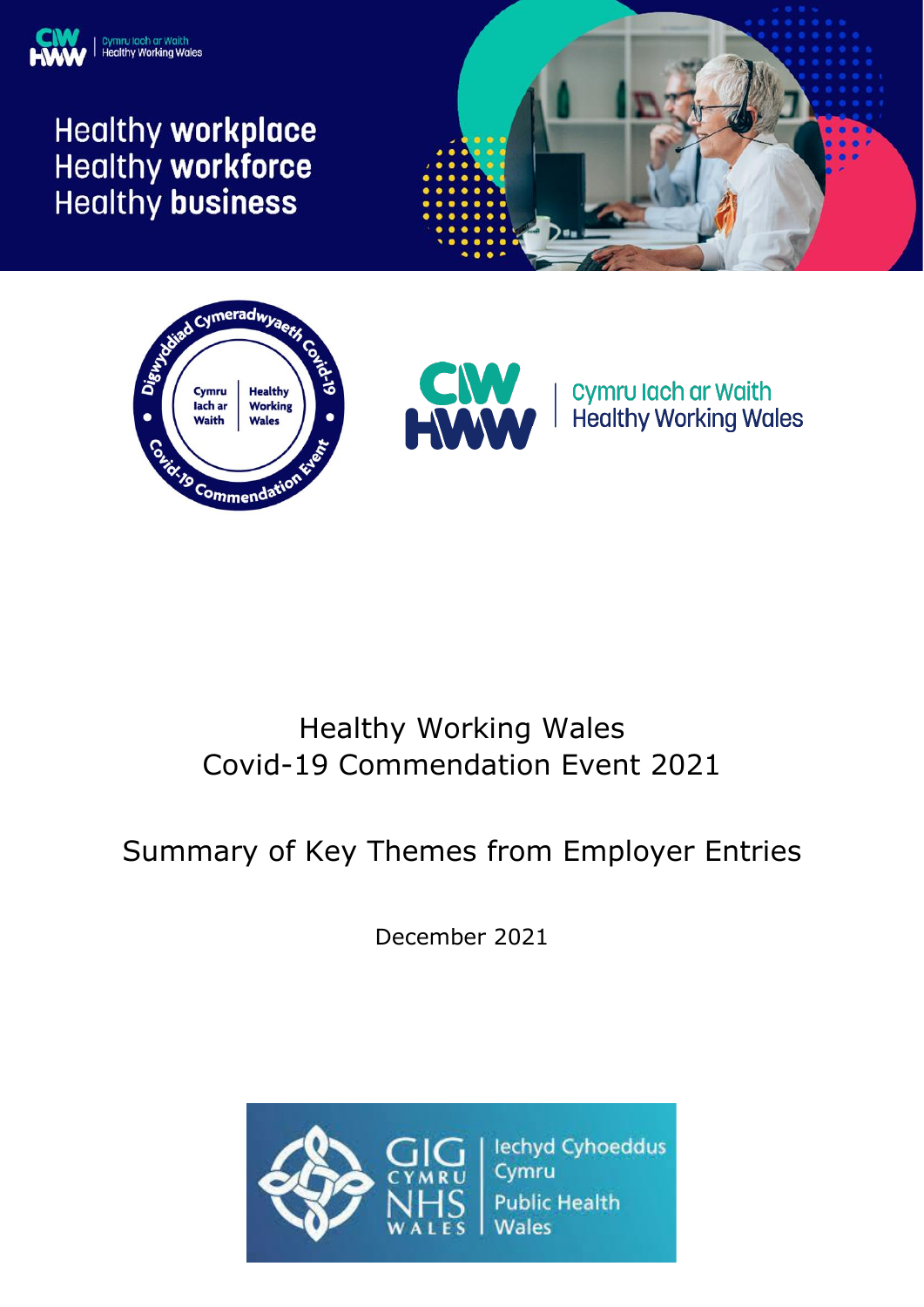

# **Healthy workplace Healthy workforce Healthy business**



#### **Background**

Healthy Working Wales is a Welsh Government programme delivered by Public Health Wales to support employers in Wales to create healthy and safe workplaces and promote health and wellbeing among their staff. The HWW strapline is: Healthy workplace, Healthy workforce, Healthy business. This highlights the symbiotic relationship between health and work.

HWW provides employers with health advisor support, training events, workshops, information and guidance. HWW is developing a new model of delivery that includes online survey tools to identify employers' priority areas for health and wellbeing and inform the development of action plans.

Since the start of the Covid-19 pandemic, Healthy Working Wales has supported employers to keep their workforces safe, wherever they are working, and prevent Covid-19 transmission.

#### **Introduction**

In December 2021, Healthy Working Wales delivered a virtual Covid-19 Commendation Event to recognise employers' efforts in supporting the health and wellbeing of their staff, clients and the wider community during the pandemic. The event showcased a range of employers' achievements in adapting and rising to the challenges of a turbulent period. There were also many examples of best practice in relation to health and wellbeing initiatives. A total of 55 submissions were received from employers from a wide range of sectors and of varying sizes. There were 6 award categories covering mental and physical health and wellbeing, best internal and external response to the pandemic, as well as sustainability and equality, diversity and inclusion. Full details of the categories can be found in Appendix A along with a summary of the winners and runners up.

Special thanks have been expressed to our judging panel (highlighted in Appendix B) who committed significant time and energy to review all the entries and undertake the difficult task of identifying the winning entries. Thanks and gratitude is also given to our speakers at the event including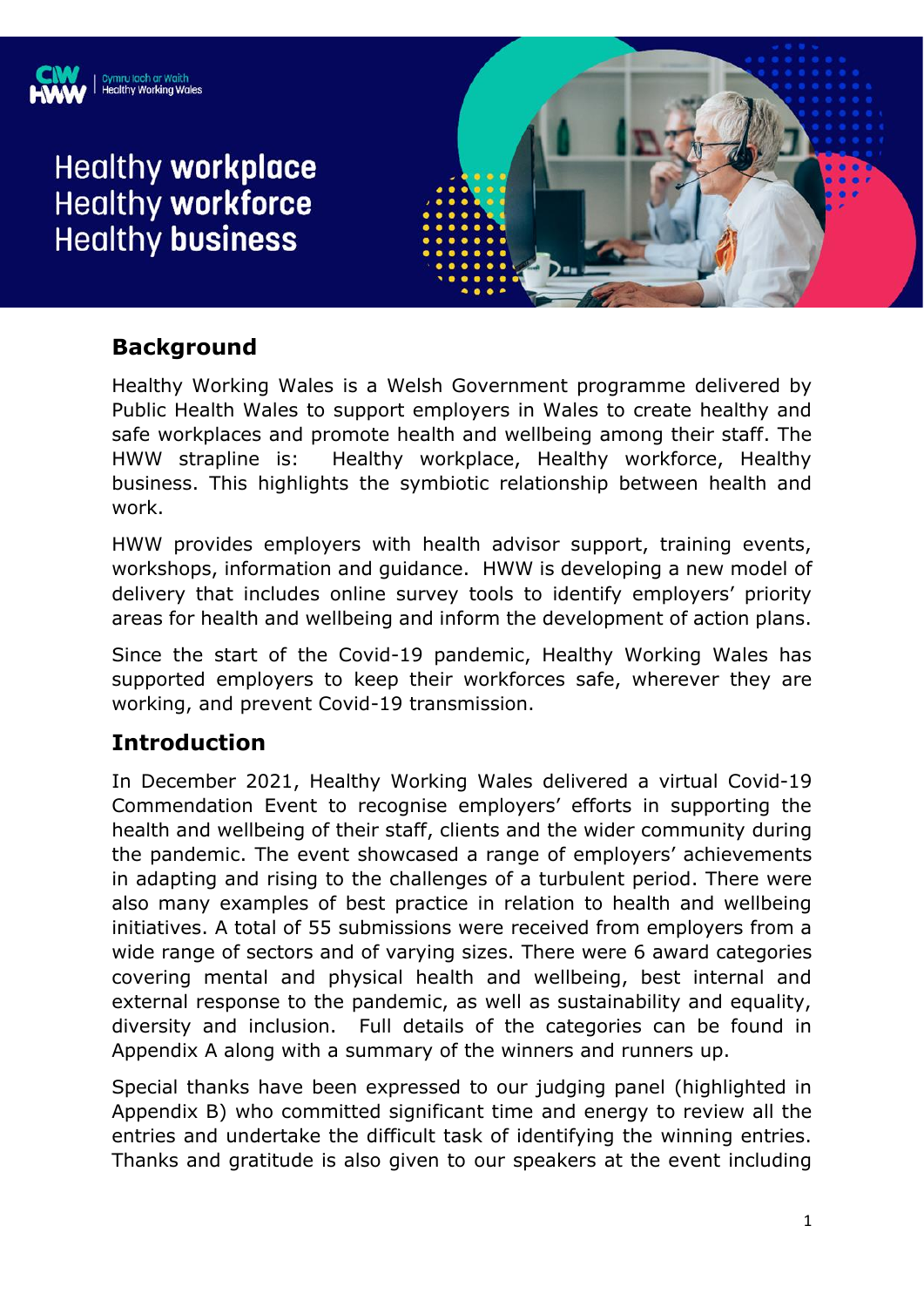the Deputy Minister for Mental Health and Wellbeing, Lynne Neagle MS, as well as Jan Williams, Chair of Public Health Wales, Frank Atherton, Chief Medical Officer for Wales, and Mary-Ann McKibben, Consultant Lead for Healthy Working Wales. A recording of the event can be found [here.](https://freshwater.eventscase.com/EN/HWWCommendationEvent/On-demand)

This document provides a high level summary of the key themes that arose from the submissions, highlighting the range of innovative activities and approaches undertaken by the employers.

In terms of making the workplace safe in the context of Covid-19 , many measures have become standard practice for employers. The breadth and range of approaches to promoting both physical and mental wellbeing are captured in a Healthy Working Wales report *[Responding to the Covid-19](https://phw.nhs.wales/services-and-teams/healthy-working-wales/employer-case-studies/employer-case-studies-responding-to-the-covid-19-pandemic/)  [Pandemic: Employer Innovation and Best Practice](https://phw.nhs.wales/services-and-teams/healthy-working-wales/employer-case-studies/employer-case-studies-responding-to-the-covid-19-pandemic/)* together with ten indepth employer case studies.

This report provides an overview of the wealth of activities undertaken by employers that entered for a Covid-19 commendation against a series of key themes covering many aspects of health and wellbeing:

- Encouraging and Promoting Mental Health and Wellbeing
- Team Building
- Staff Communications and Training
- Promoting Physical Wellbeing Activities
- Keeping Employees and Others Safe
- Heightening Infection, Prevention and Control (IPC) Measures
- Introducing Covid Policies
- Staff Engagement, Recognition and Support
- Community Support
- Protecting the Community
- Reaching out to the Community
- Digital Communications
- Making Sustainable Changes
- Equality and Inclusion

As well as congratulating the winners and runners up, thanks and congratulations are extended to all the employers who took the time to enter for their adaptability and creativity in responding to the pandemic and their commitment to protecting and supporting their staff, clients and the wider community.

#### **Encouraging and Promoting Mental Health and Wellbeing**

Many of the employers who submitted entries outlined how they had sought to encourage and promote the mental health and wellbeing of their employees during these unprecedented times; for example, Cardiff University raised awareness of the importance of mental health and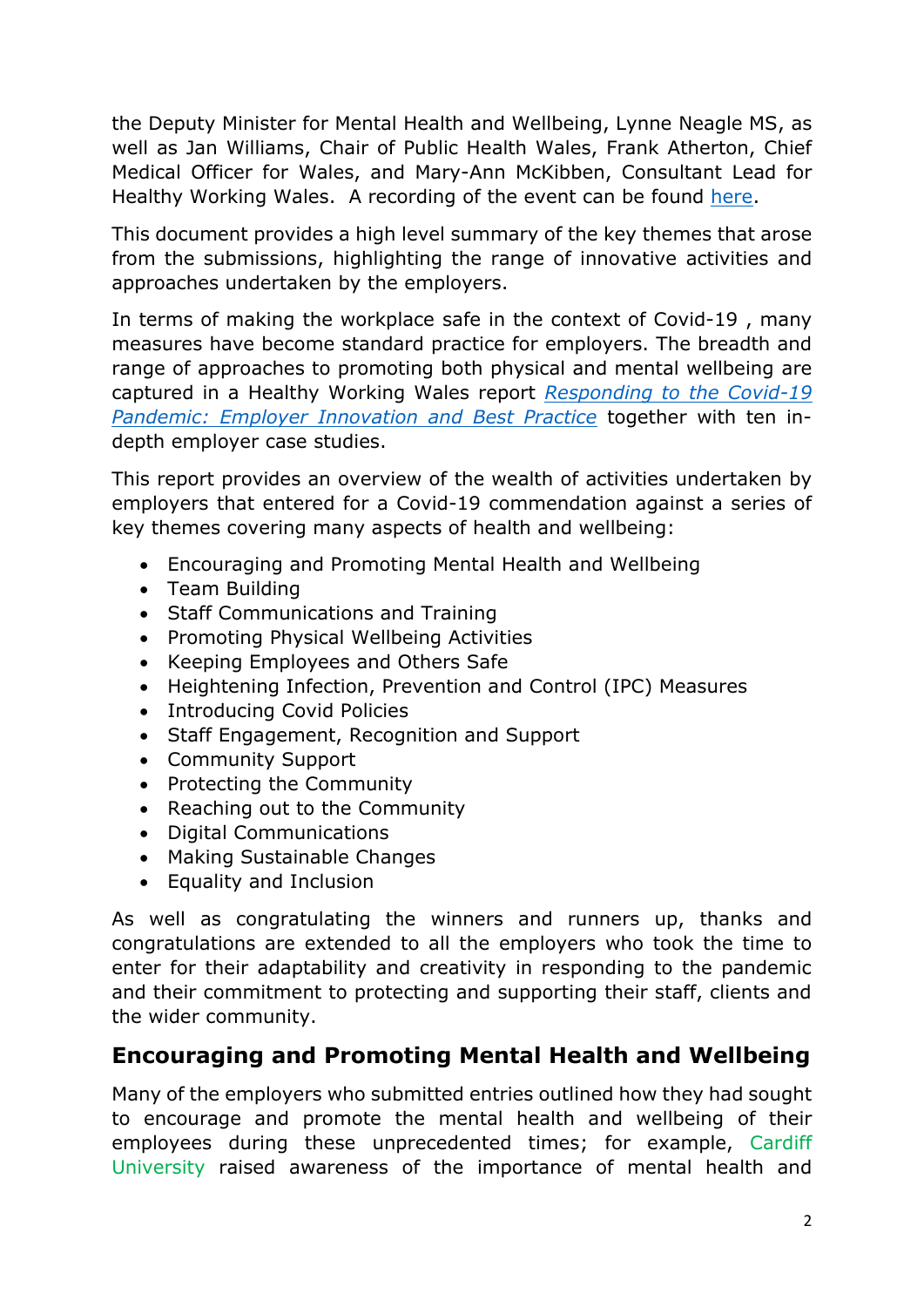wellbeing and the support available to staff through workshops, induction processes, the staff intranet and internal communications while Transport for Wales set up a Staff Wellbeing Action Group which ran campaigns to support staff and keep them engaged and active, providing practical and emotional support to anyone who needed it.

Employers recognised that many of their employees were likely to be feeling the strains of the pandemic on their mental wellbeing and aimed to provide relief to those affected. Some developed new ways of working to support staff suffering from isolation such as Case-UK Limited with the establishment of a digital 'Case Café' where employees from across Wales could engage with their peers in a variety of online wellbeing activities. RCS introduced individual wellbeing plans and a facility for staff to make a confidential, anonymous approach to a therapist for up to 6 sessions of fully-funded support.

Some employers also explored the range of health and wellbeing apps on the market, for example Gower College Swansea provided access to the 'Headspace' app to staff which focuses on mindfulness and reducing levels of stress. Other employers supported their employees by providing physically calming environments such as BCB International's creation of a wellbeing garden for staff to use and relax in a tranquil space.

Many employers were interested in boosting the training of key staff on the topic of mental health, especially line managers, and ParamedicsRUs.com trained 100 people in a wide range of companies to be better able to deal with mental wellbeing issues and help reduce the stigma associated with talking about mental health and requesting help.

### **Team Building**

Many employers put on team building activities to maintain and improve employee mental wellbeing such as Nice-Pak International - responding to the statistic that 18 people lose their life to suicide each day, staff aimed to complete a minimum of 18km (between the team) every day for 18 days in a row, which created a sense of togetherness and achievement within the team. Other employers, such as Acorns Nurseries, created specific wellbeing teams and incorporated various activities including quiz nights and weekly fun days, to further improve the morale of the team which continued until the end of the first lockdown, providing support during a period where people were particularly feeling the stress brought on by uncertainty.

### **Staff Communications and Training**

Communication within the workplace is essential to creating a healthy working environment and many employers recognised this during the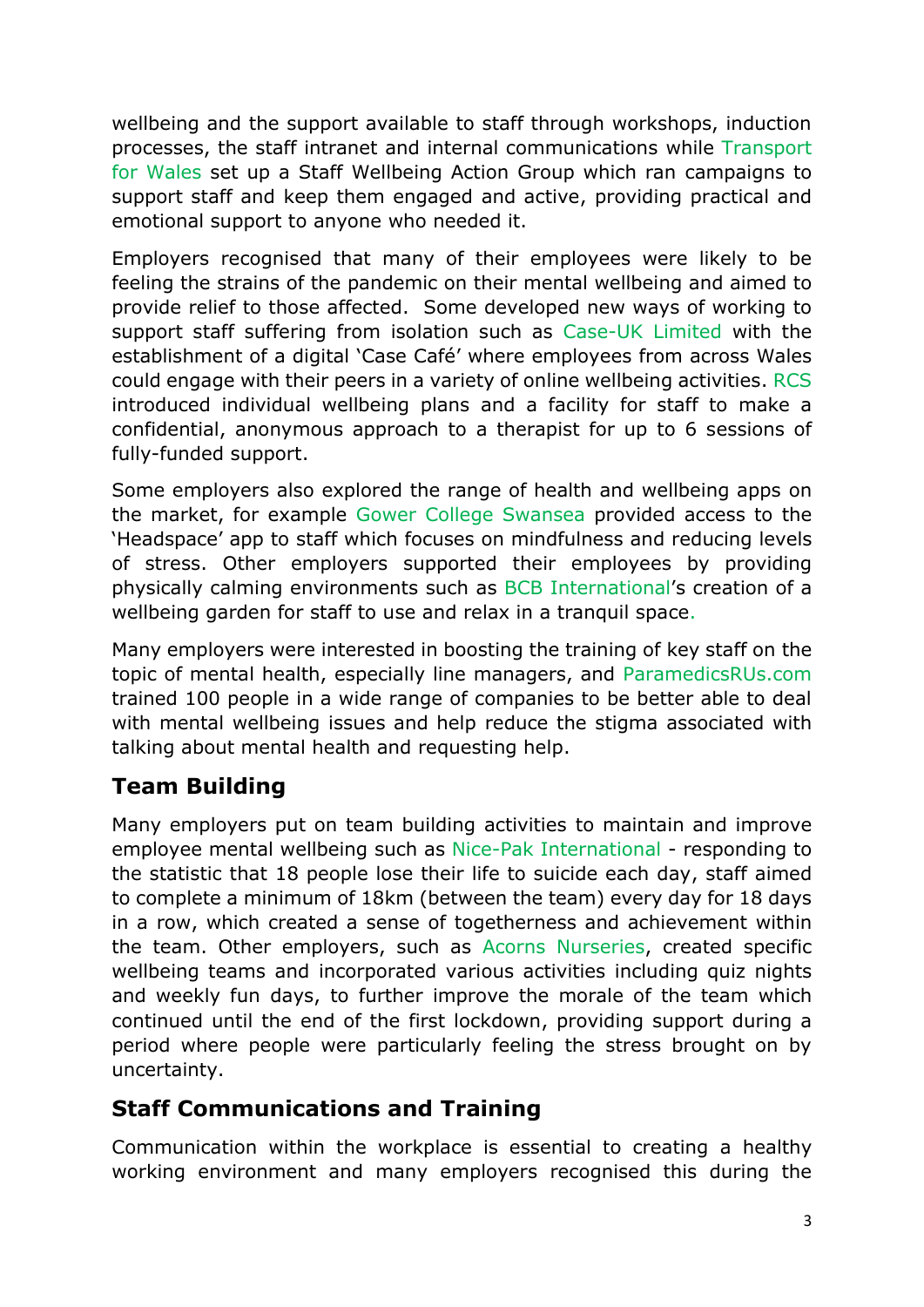pandemic, feeling that strong communication between staff across the organisation was essential to creating supportive environments to bring teams together at a universally difficult time. Several, including BCB International, incorporated more frequent team meetings into the week to ensure staff felt supported and connected, particularly since many employees had switched to remote working over the course of the pandemic.

#### **Promoting Physical Wellbeing Activities**

As well as mental wellbeing, several employers highlighted how important it was to look after staff physical wellbeing. Some organised physical challenges with a particular theme such as Cardiff University staff walking to the moon or Nice-Pak International's team exercise challenges, as highlighted earlier, responding to the statistic that 18 people lose their life to suicide each day. Their aim was often to capitalise on the strong relationship between physical activity and good mental health as well as to create healthy habits that could be sustained over time.

Other companies, such as Flow Fitness at Studio 17, focused on expanding access to their services to the wider community to promote physical activity, help with lockdown and maintain morale. CGI offered a variety of long-term healthy initiatives to benefit their employees' physical wellbeing, including twelve weeks of live virtual yoga and a three-month step challenge.

#### **Keeping Employees and Others Safe**

A high priority for businesses, but particularly throughout the pandemic, has been the safety of employees and others visiting the physical workplace. All employers introduced measures to protect their staff and to prevent the spread of the Covid-19 virus.

Employers wanted to ensure staff felt safe in the working environment. Bluestone Resorts Limited created a 'feel safe, stay safe' mantra for staff and guests alike with the aim of prioritising the wellbeing of its workforce over the course of the pandemic. Similarly NPTC Group of Colleges responded by taking a unified approach, with a specific focus on keeping students learning and everyone within the college safe by prioritising health and safety alongside blended learning as well as reiterating key public health and government messages.

Many employers such as Whitehead-Ross Education and Consulting Ltd made provisions to allow staff to work from home where possible, carrying out risk assessments and providing guidelines for home working so that staff could work remotely in a safe environment. Others such as Tata Steel UK not only issued home test kits to staff but rapidly set up a mass testing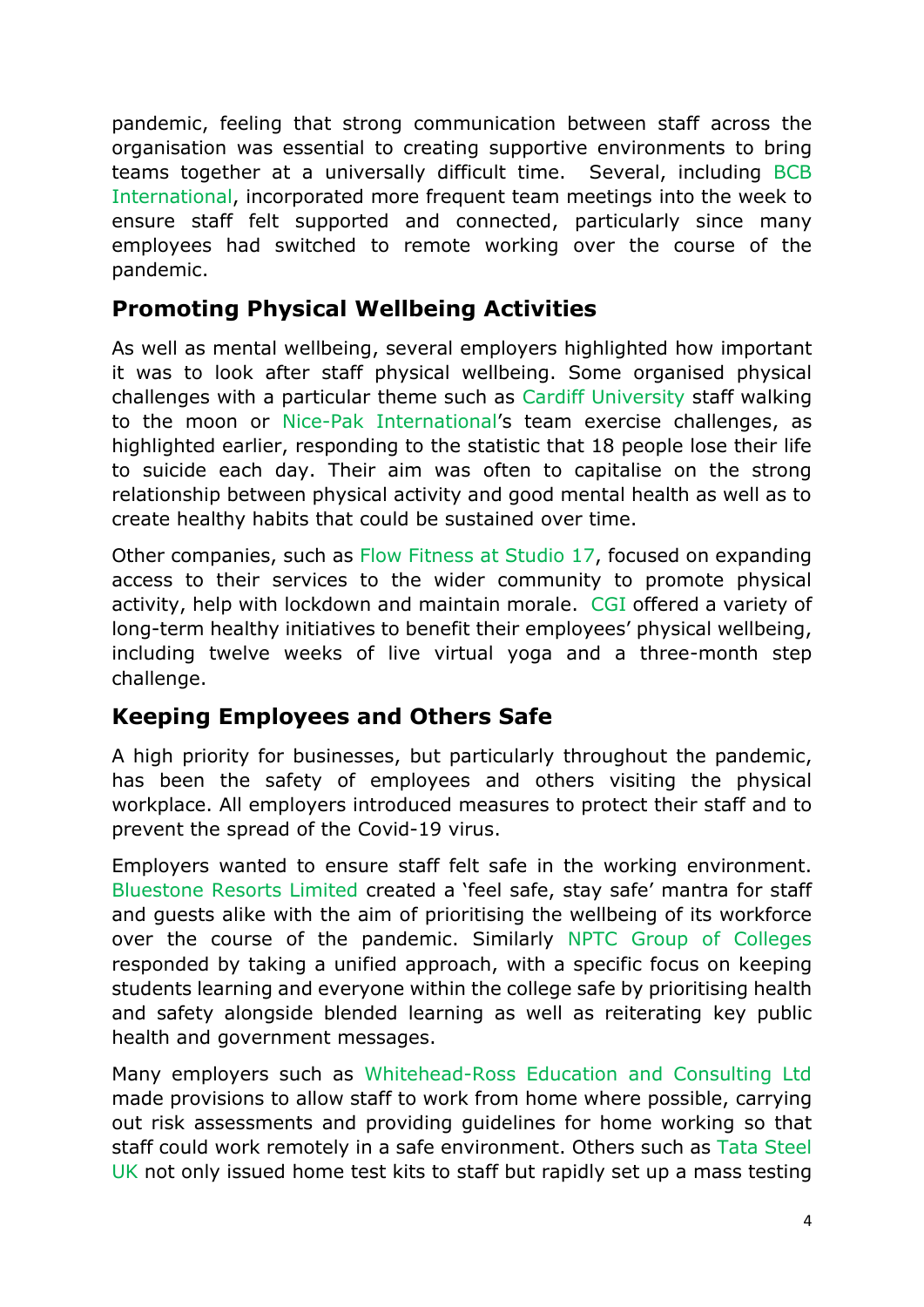site at work to establish robust precautionary measures, protect staff and keep the business operating.

### **Heightening Infection, Prevention and Control (IPC) Measures**

Employers endeavoured to ensure that workplaces were 'Covid secure' with improved infection prevention and control protocols, for example Crown Fitness Club developed an in-depth cleaning programme which went well above and beyond minimum measures. Safran Seats used their expertise to install cleaning stations that were designed to ensure all shared equipment could be safely utilised and manufactured in-house.

Moreover, many employers such as Cwmni Da developed and implemented comprehensive internal guidelines covering all aspects of IPC including handwashing, car sharing, use of hand gels and regular clearning of surfaces to further ensure safety within the workplace.

#### **Introducing Covid Policies**

As soon as the pandemic started to take hold many businesses incorporated completely new policies to ensure a safe day-to-day working environment. Bluestone Resorts Limited developed a Covid Critical Incident Response Team to devise strategies for the company to navigate through significant business interruption and Safran Seats formed an expert team named 'The Alert Team' to help manage precautions across critical business functions and ensure good communications.

HMCTS Wales put together a Regional Response and Recovery Team to advise colleagues and ensure safe buildings and protection for staff and customers. Cwmni Da established the on-site role of Covid-19 supervisor or, as they soon became known, 'The Covid Cop'.

Where staff were not eligible for sick pay or unable to work from home, PerkinElmer introduced a policy providing staff with up to 10 days off at full pay at their manager's discretion to help them deal with situations where they needed time off, such as assisting depedents or covering emergency childcare.

Qualifications Wales relaxed the usual core hours structure to help staff balance their home commitments with work, and offered a top-up flexi time of up to 8 hours a week to take account of times where contracted hours were unachievable.

#### **Staff Engagement, Recognition and Support**

Some employers aimed to ensure that as a top priority staff felt valued and their hard work recognised. For example Whitehead-Ross Education and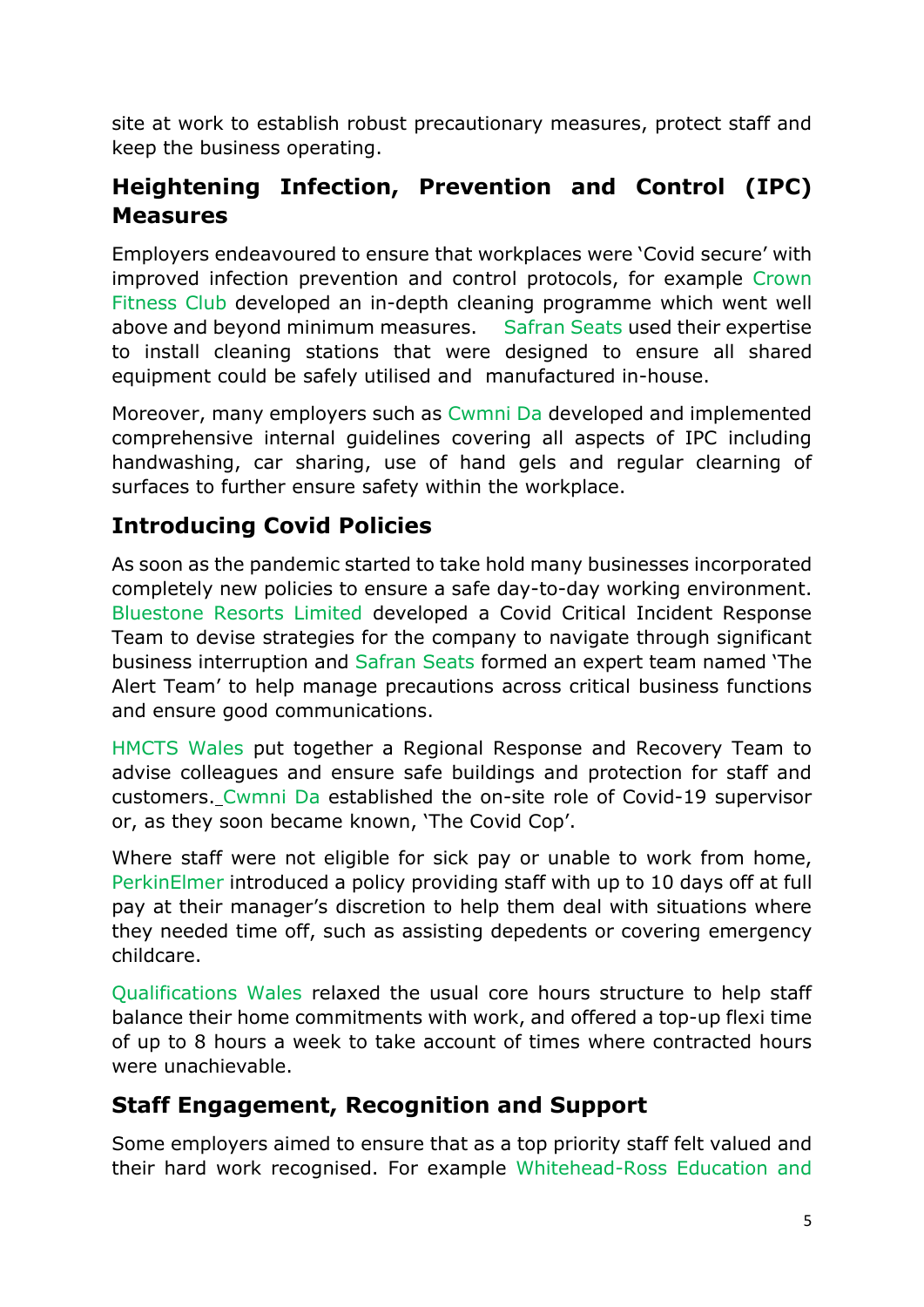Consulting Ltd sent personal hand-written thank you cards and small gifts to keep up staff morale. Likewise Qualifications Wales sent cards and gifts including at different times a Christmas bauble and seeds which both formed part of staff competitions.

Employers aimed to ensure staff felt as supported as possible all the way through the pandemic by prioritising regular communications and gettogethers or setting up virtual and in-person support centres. For example, Cae'r Ffair Nursery Ltd put together a tailored support network for furloughed staff providing regular Zoom calls and check-ins while Mirus Wales created a Wellbeing Hub to provide support and engage with staff and volunteers.

Neath Port Talbot Council launched a specific staff health and wellbeing website to provide support on a range of topics and engage with staff, offering wellbeing resources and training courses, while some employers put on bespoke wellbeing workshops including 'LIVEBIG at GCS', delivered by an Executive Coach to improve the wellbeing of Gower College Swansea staff during the pandemic.

As a result of the uncertain times many employers allowed for an outlet where employees could relax through engagement activities. Melin Homes organised a wide range of activities including healthy cooking lessons, yoga, personal training sessions, walking groups, mindfulness sessions and hydration campaigns to support members' health and wellbeing during lockdown. In order to reassure and support staff, several organisations such as HM Land Registry ensured that line managers kept in daily contact with their team members to discuss their wellbeing, any health concerns, caring responsibilities and workload.

#### **Community Support**

In addition to supporting employees, many organisations provided support within their local communities, with some employers actively striving to be there for those that needed help the most. Age Connects Torfaen created a community support network delivering food parcels to elderly and vulnerable residents in the area and bringing shopping to 200 homes and prescriptions to 120 people. Hexigone Inhibitors Ltd staff donated over £1000 to local charitable causes, of which the majority went to food banks.

Denbighshire Leisure Ltd implemented the Lost in Art project, an initiative which supports people with dementia and their carers by offering opportunities to meet and work on arts and crafts projects. Your Space (Marches) Limited developed their 'Our outreach' service to support families with various day to day activities and Neath Port Talbot Council launched their NPTSafe&Well campaign mobilised almost 700 volunteers and provided a wide variety of support to the most vulnerable people in the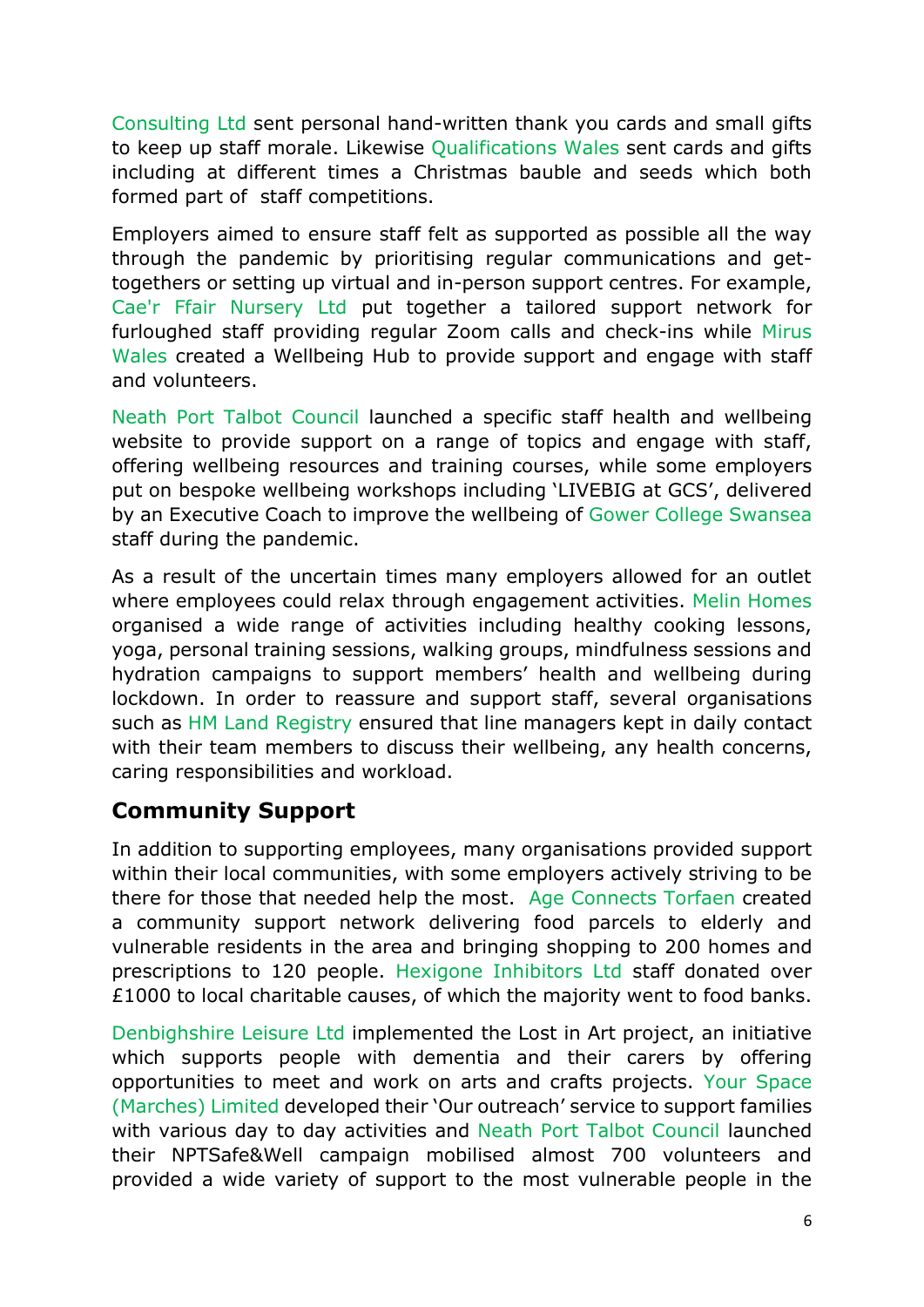community including welfare calls, food parcels, delivery of prescriptions and free school meal payments.

#### **Protecting the Community**

With the increasing importance of hygiene measures in preventing the spread of Covid-19, some protective equipment manufacturers developed innovative approaches to meet the demand for products. Simon Safety supplied PPE and high hazard work wear into critically important organisations to keep them going during the pandemic and developed new products to fill gaps identified. BCB International also helped 'protect the protectors' by supplying essential PPE to the NHS, police services and other key workers while also converting machinery to produce hand sanitiser. They donated PPE and hand sanitiser to smaller groups of key workers, such as agencies providing meals to the homeless or support to the elderly, and also donated 25,000 face masks and 10,000 face shields to medical staff in the Yemen.

Hexigon Inhibitors Ltd also innovated and started manufacturing hand sanitiser to help protect staff on the front line, donating the profits to mental health charities and food banks. Transport for Wales ensured that their transport was as Covid-secure and safe as possible for travellers. All of these actions will have certainly made an important difference in preventing the spead of the virus.

#### **Reaching out to the Community**

As many started to feel the employment and educational pressures associated with the pandemic, many businesses helped those who had been affected. BCB International reached out to a company that could not afford to keep their staff on by offering interim contracts of work and Dwr Cymru Welsh Water introduced online education provision to replace their usual education days which reached almost 6,000 children as well as developing a 360-degree virtual classroom and home learning packs that reached more than 68,000 participants.

Other ways that organisations connected with their communities during such challenging times included Hywel Dda health board actively offering employment, training, volunteer and work experience opportunities to the local population, in particular targeting more deprived or marginalised communities in the region. The team at Groundwork North Wales adapted swiftly to the pandemic to provide a full suite of their accredited courses through online platforms and, where possible, in a blended way with some learning face-to-face.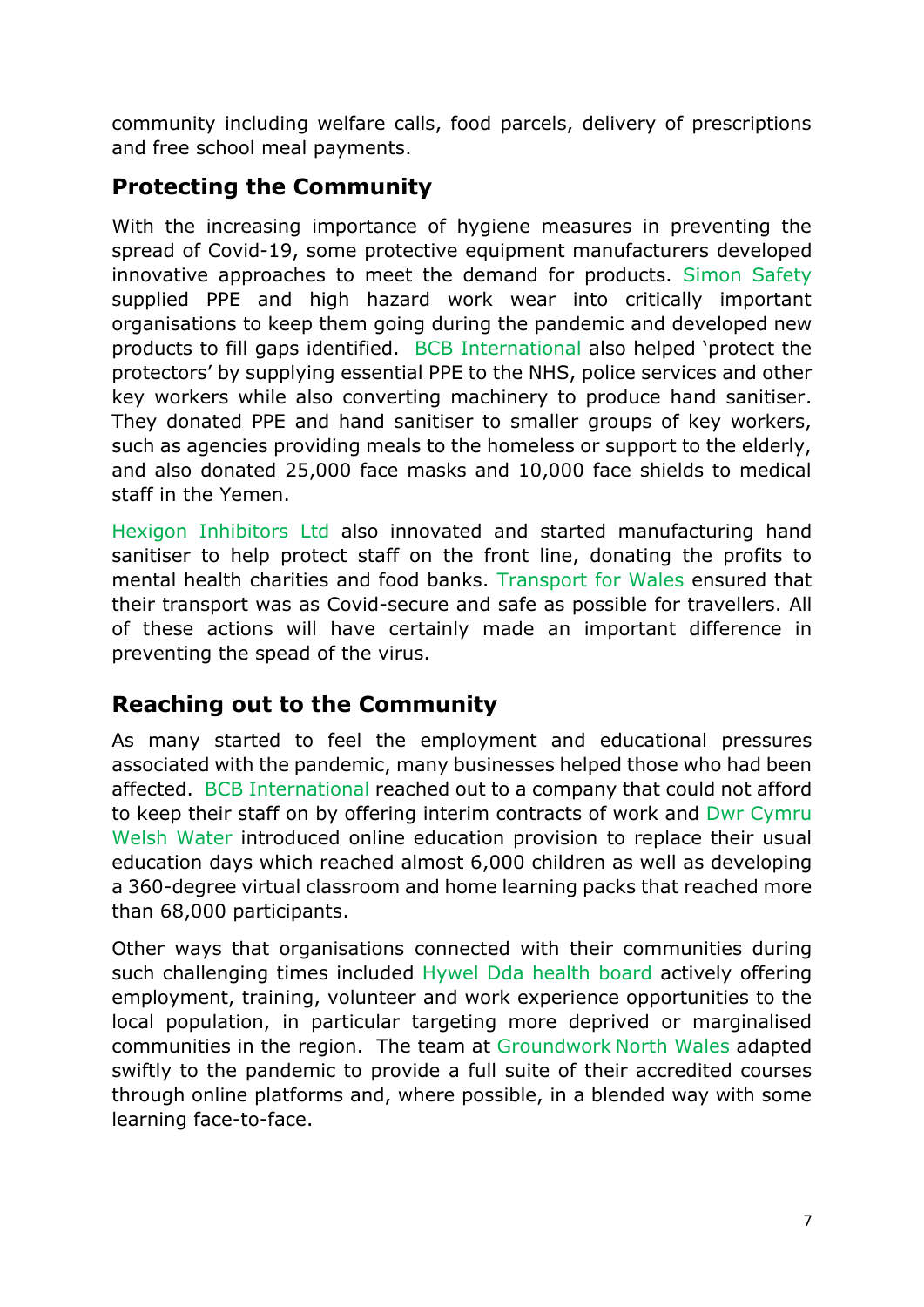## **Digital Communications**

Some organisations supported the community via digital communication platforms and the creative use of apps. For example, Innovate Trust developed a digital platform called 'Insight' to support people with learning disabilities across Wales through the pandemic and address loneliness and isolation, gifting devices and providing people with training and ongoing support. HEIW created a single site digital resource for health professionals with signposting to a wide variety of wellbeing resources including emotional and physical decision trees, financial advice and mental health websites and helplines.

Other organisations created online campaigns such as the 'Rainbow Challenge' by Denbighshire Leisure Ltd which provided daily fitness challenges to complete online and launched a YouTube channel to share brand new DIY videos of crafting skills for people to follow at home.

#### **Making Sustainable Changes**

Many businesses are aspiring to reduce their environmental impact and signing up to pledges to become more eco-friendly across all their activities. Bridgend College has developed a Climate Emergency Strategy which sets out a commitment to be net zero by 2040 and is leading a partnership to plant at least 60,000 trees by the end of 2025 both on campus and off campus.

BCB International have made a commitment to reducing their carbon footprint and have undertaken activities such as installing solar panels, moving to electric fleet vehicles, converting to LED lighting, participating in green space initiatives such as planting trees and converting from plastic packaging to corrugated carboard and paper.

### **Equality and Inclusion**

With many employers striving to be more equal and fair, some such as GISDA have committed to delivering LGBTQ+ Awareness training to all staff and include Equality, Diversity and Inclusion training as part of their new in-service induction training program. Others such as Gower College Swansea made a concerted effort to progress equality and inclusion objectives and maintain engagement despite transitioning to an online model of teaching through a raft of activities using social media, virtual workshops and podcasts and attaining the College of Sanctuary Award for their inclusive culture and practices.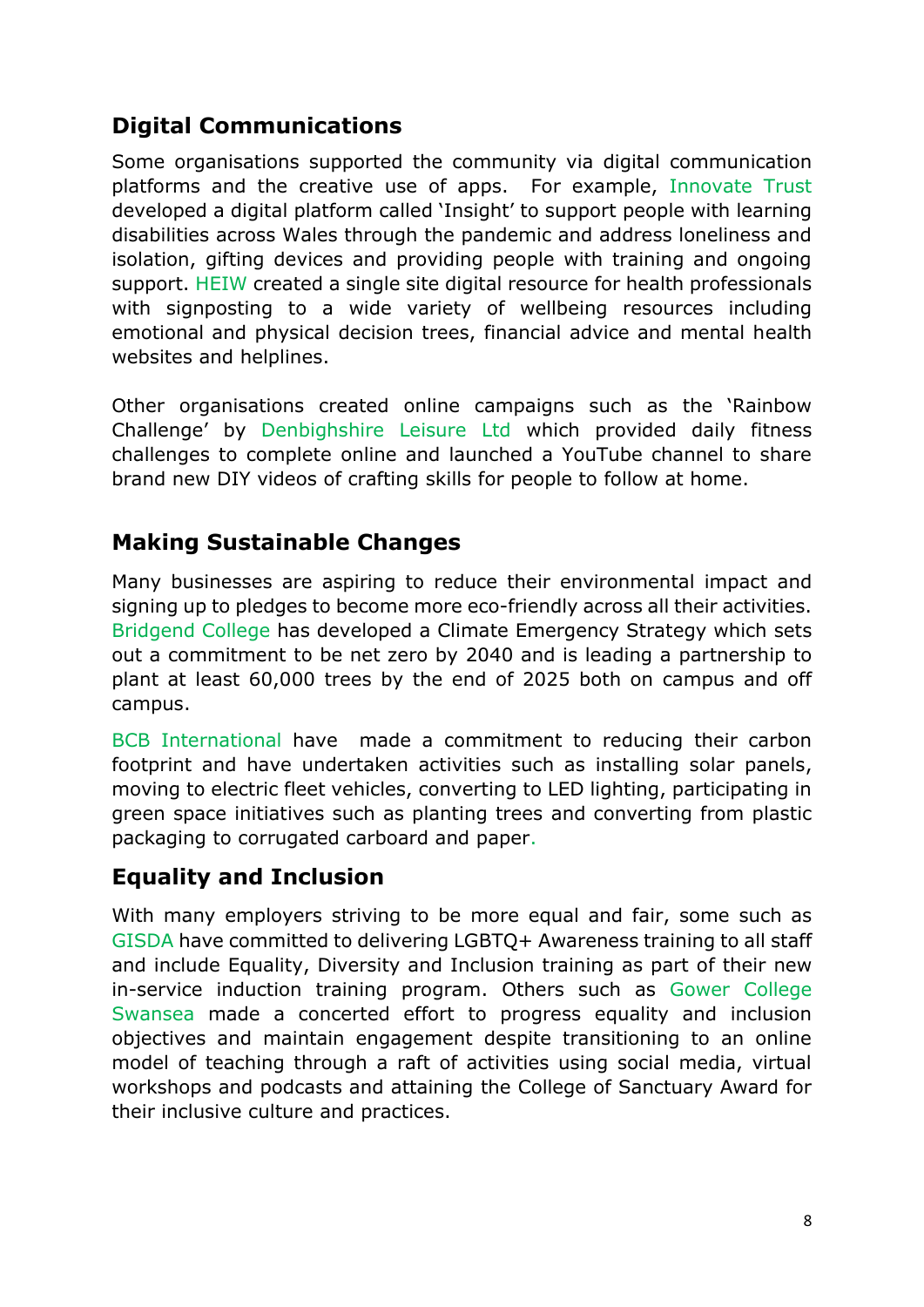Our Place set up a project named 'Pots of Thought' where service users potted flowers and delivered the pots to the elderly, vulnerable and socially isolated members of the community with the aim of ensuring that people were not forgotten during the pandemic. Bridgend College appointed Wellbeing Advocates and took part in a Welsh Government campaign to encourage other employers to achieve Disability Confident status and contribute to creating a fairer and more inclusive society.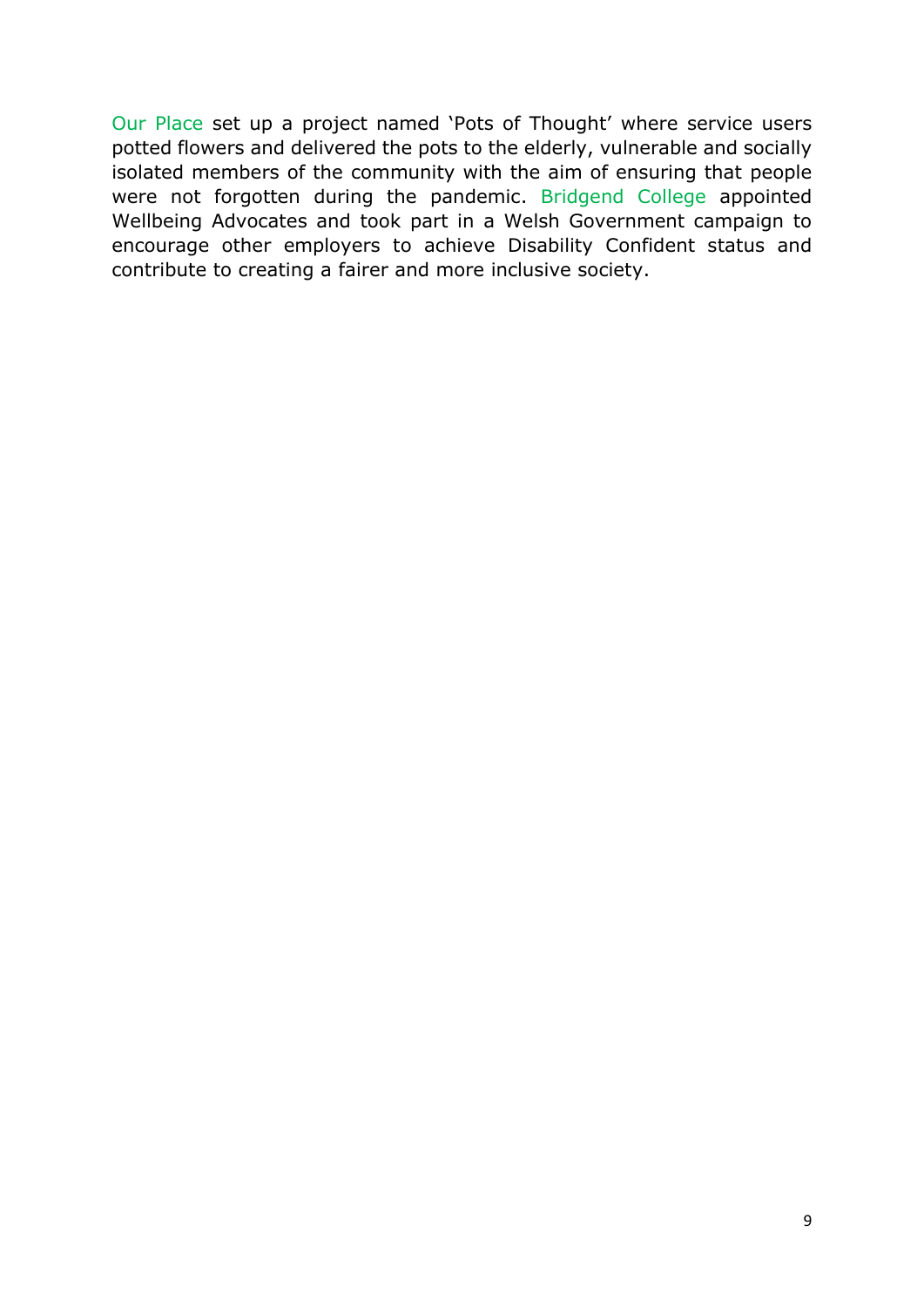## **Appendix A**

### **Healthy Working Wales Covid-19 Commendation Event**

### **Winners and Runners Up in Each Category**

| <b>Commendation</b>                                                                                   | <b>Project Name</b>                                                      | Organisation                     |
|-------------------------------------------------------------------------------------------------------|--------------------------------------------------------------------------|----------------------------------|
| <b>Mental Health Large</b>                                                                            |                                                                          |                                  |
| Winner                                                                                                | Team-18                                                                  | Nice-Pak International           |
| <b>Runner-up</b>                                                                                      | Mental Health and Wellbeing - A Person<br>Centred Approach               | <b>Bridgend College</b>          |
| <b>Mental Health SME</b>                                                                              |                                                                          |                                  |
| Winner                                                                                                | Case-UK Able Futures                                                     | Case-UK Limited                  |
| <b>Runner Up</b>                                                                                      | Free Mental Health Awareness courses                                     | ParamedicsRUs.com                |
| <b>Physical Wellbeing</b>                                                                             |                                                                          |                                  |
| <b>Winner</b>                                                                                         | CGI Physical Health & Wellbeing                                          | CGI                              |
| <b>Runner Up</b>                                                                                      | Education & training - schools, training<br>provider, skills development | <b>Cardiff University</b>        |
| C-19 Response Internal (Large)                                                                        |                                                                          |                                  |
| Winner                                                                                                | Putting our people first                                                 | <b>HM Land Registry</b>          |
| <b>Runner Up</b>                                                                                      | Feel Safe, Stay Safe - The Bluestone Way                                 | <b>Bluestone Resorts Limited</b> |
| C-19 Response Internal (Small)                                                                        |                                                                          |                                  |
| Winner                                                                                                | Zest                                                                     | <b>Melin Homes</b>               |
| <b>Runner Up</b>                                                                                      | <b>RCS Working Well</b>                                                  | <b>RCS</b>                       |
| C-19 Response External                                                                                |                                                                          |                                  |
| Winner                                                                                                | Insight                                                                  | <b>Innovate Trust</b>            |
| <b>Runner Up</b>                                                                                      | NPT Safe & Well                                                          | <b>Neath Port Talbot Council</b> |
| Sustainability                                                                                        |                                                                          |                                  |
| <b>Winner</b>                                                                                         | The Spiders Web - An Extraordinary<br>Vision for Zero Emissions          | <b>Bridgend College</b>          |
| <b>Runner Up</b>                                                                                      | BCB International. Protecting the<br>Protectors. Sustainability.         | <b>BCB</b> International         |
|                                                                                                       |                                                                          |                                  |
| Equality, Diversity & Inclusion<br><b>GCS College of Sanctuary</b><br>Winner<br>Gower College Swansea |                                                                          |                                  |
|                                                                                                       | Cynllun Cydraddoldeb, Amrywiaeth a                                       | <b>GISDA</b>                     |
| <b>Runner Up</b>                                                                                      | Chynhwysiant GISDA/ GISDA Equality,<br>Diversity and Inclusion Scheme    |                                  |